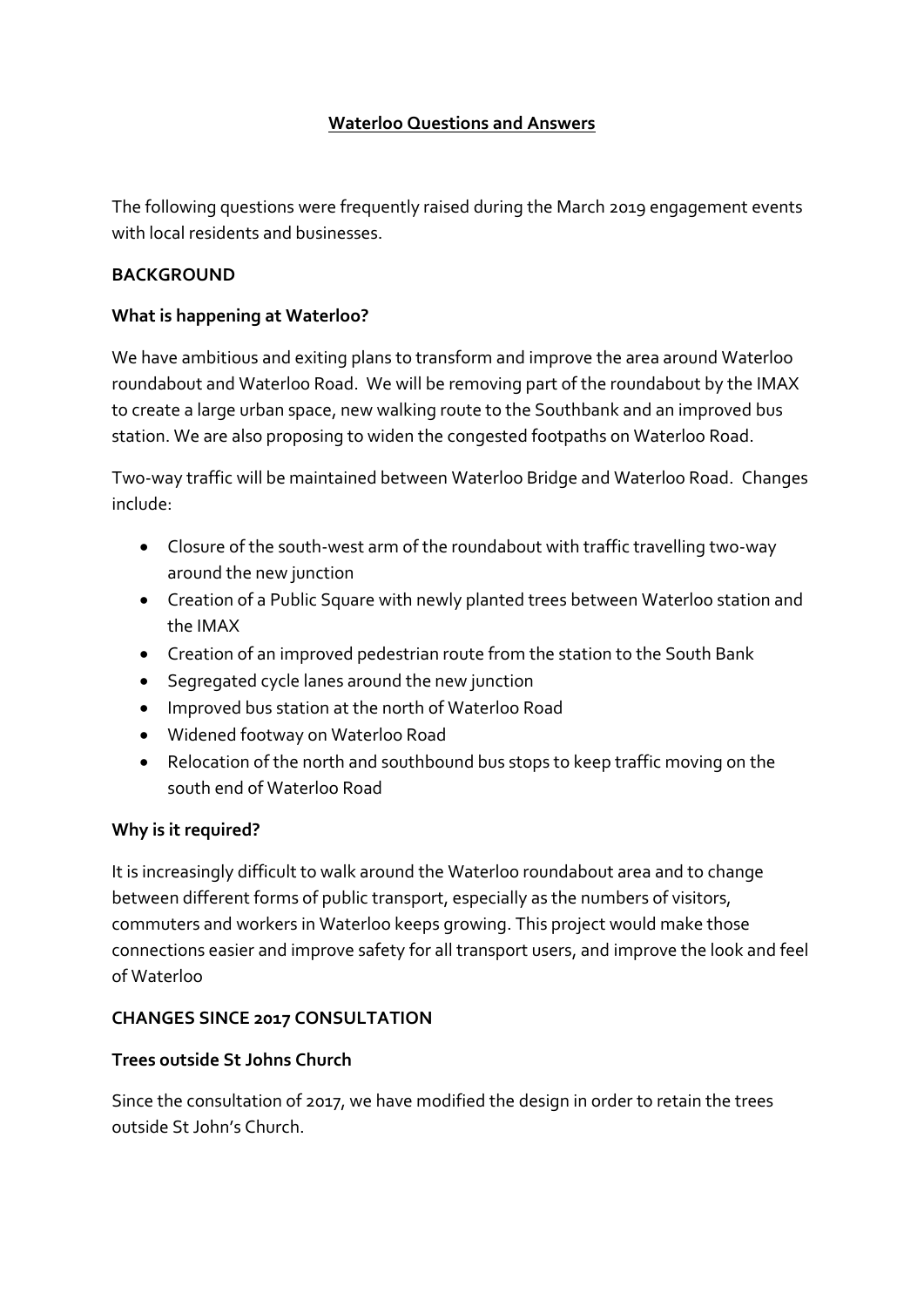We are working with King's College and St John's Church to ensure that they can continue their operations but maximising the space available in public space for pedestrians. Drivers will still be able to get close to pick up and drop off to service these building within specified times.

## **Other design changes**

- Following advice from the Independent Disability Advisory Group, we have modified the public square and steps and ramps to offer access to the lowered walkway around the BFI IMAX and a route to South Bank with clear sight lines.
- Improved the bus station, concentrating bus activity on the southern side of the square and adding a shelter for customers waiting for, or changing between, buses
- Following advice from the Mayors Design Advisory Group, we have decluttered the public square - there will be space for people to walk, trees planted for shade, and seating for people to rest
- Realigned the pedestrian crossing between St John's Church and the new square pedestrians will now cross in two stages. This will make crossing safer and easier to use especially for people with mobility impairments.
- Included kiosks on the public square and transformed the closed subways into retail units which will make the public square more lively, provide amenities and add a sense of security

# **Banned turn into Stanford Street**

We considered comments calling for the retention of the right turn into Stamford Street. We concluded that the cost of widening the roundabout so as to enable this, could not be justified for the low number of vehicles turning right.

This banned turn onto Stamford Street remains part of the design that we are taking forward.

We have worked with Lambeth Council to identify suitable changes in response to local residents concerns about banning the right turn traffic at Stamford Street, reviewing measures which will ensure the local roads are not adversely affected.

We are therefore proposing to also instate banned right turns from Waterloo Road into Alaska Street and Exton Street.

We continue to have discussions with resident association representatives about the options.

### **Will measures be in place to mitigate rat-running on local roads**

We have been working with Lambeth Council and local residents to look at how traffic uses local roads. We will discuss any potential options with the local community. Please see update above.

### **The pedestrian crossing**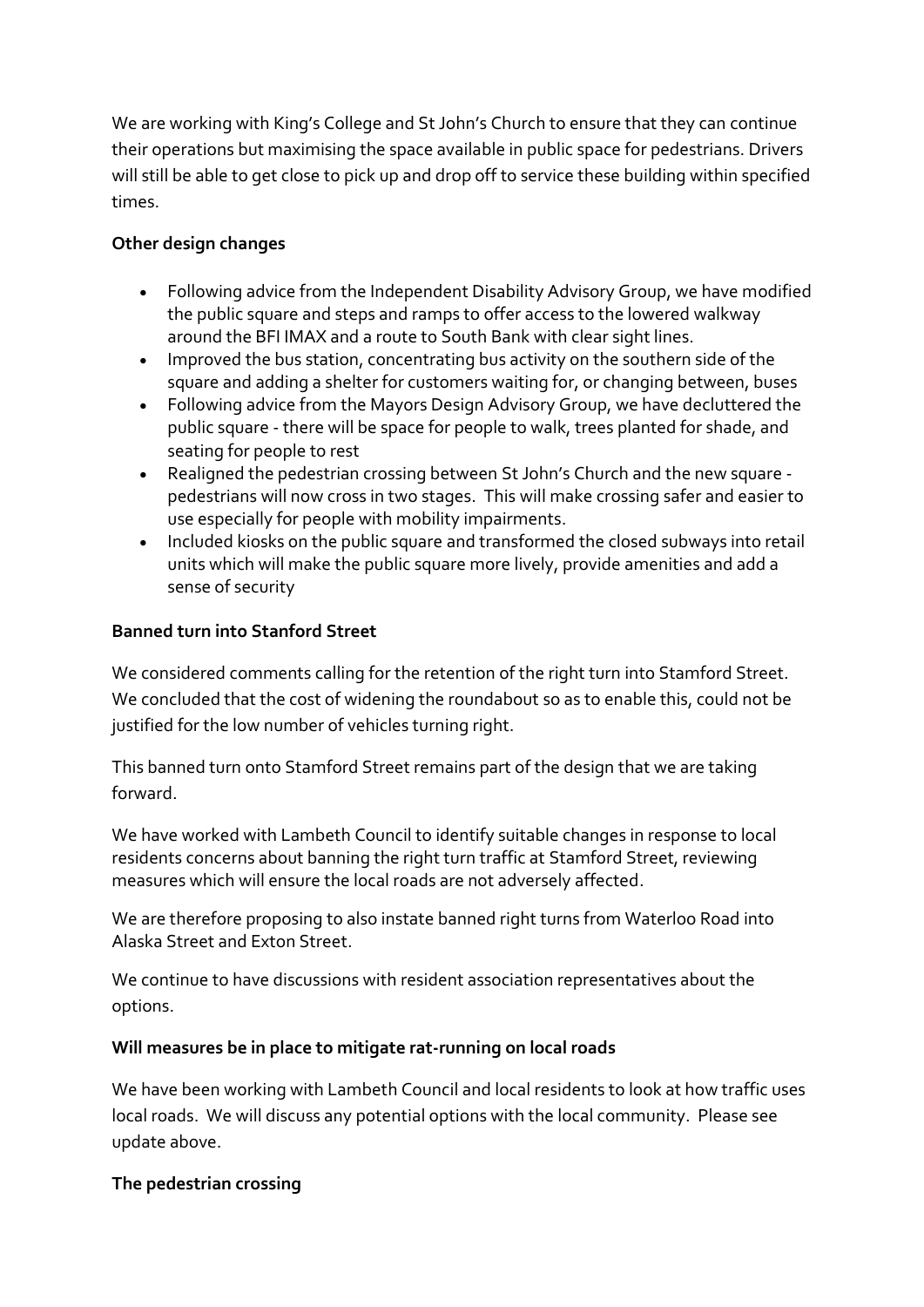The pedestrian crossing outside St Johns Church has been realigned to meet pedestrian desire lines. This means that the route pedestrians will take between Waterloo station and the South Bank will be more direct. It will also avoid pedestrians crossing very close to obstructions like the vent shaft.

Pedestrians will be able to cross in a two-signal phase (one of these is planned to be a continuous green crossing).

The traffic signals will not be the tree canopy and therefore will be visible to drivers.

### **LATEST DESIGNS**

### **What will be in the kiosks?**

The kiosks are likely to be a mixture of different retail units. We cannot specify at this point in time what kind of businesses these will be as this is subject to planning.

### **CONSULTATION AND ENGAGEMENT**

### **What consultation/engagement has already taken place?**

We undertook consultation in 2017 for a scheme. We have since considered feedback and revised the design. The details of which are listed above.

We then engaged residents in Spring 2019 to update them on the latest proposals for the scheme. We held two drop in events to present our latest proposals.

#### **How do you decide which consultation comments to respond to?**

As part of the consultation feedback, we considered and addressed the comments that were most frequently raised and related directly to the scheme itself.

We have modified the scheme where possible and the reasons why certain comments/suggestions cannot be incorporated is included within our consultation report.

### **What are the next phases of consultation/engagement?**

We will be undertaking a further round of engagement in Summer 2019.

Following which, in the Autumn we will:

- a) submit a Planning Application to Lambeth Council for the retail units and subway development.
- b) Work with Lambeth to make a Traffic Order for the scheme proposals

Both the Planning Application and Traffic Order will be subject to consultation.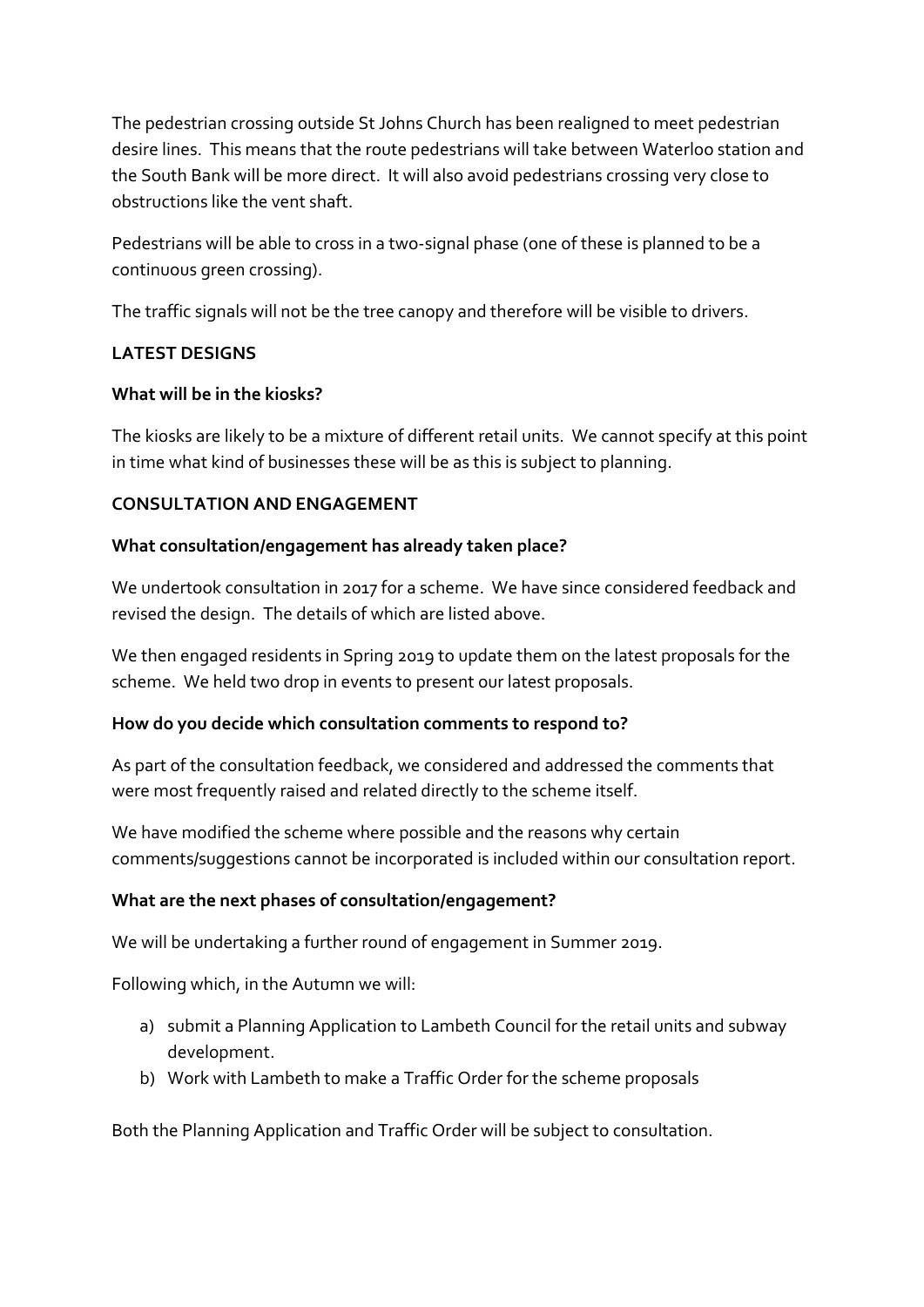# **Is TfL doing enough to involve local people in creating transport infrastructure improvements that benefit everyone?**

As the design has been developed, we have sought to engage local people through consultation, meetings and other events. We have sought to host a range of activities to ensure that we are as informative and as accessible as possible.

We have also engaged a number of other stakeholders including business groups, residents' associations, land owners, developers and entertainment venues as part of this process.

### **DESIGN CONSIDERATIONS:**

### **Will your work clash with other major developments in the area?**

We are working with Lambeth and developers in the area to ensure that our work is coordinated and to minimise any impacts.

### **Is TfL learning lessons from schemes have been implemented across central London?**

Yes, we will apply lessons learnt from other large road schemes to the delivery of this scheme. These include:

- o We will monitor congestion and review traffic signal timings to ensure that all junction works in the best way possible.
- o We will identify ways to improve road user information, so people can make informed journey choices before they travel
- o We will continue to work with key partners, in this case Lambeth, Southwark and the Met Police, to make Waterloo as safe as possible.

### **How will road congestion on Waterloo Road be managed?**

Please see response above.

# **Will the banned turn into Stanford Street cause congestion on other local roads including Cornwall Road?**

Surveys were undertaken in early 2019 and show comparative little usage of local roads and does not constitute an unsafe environment. Data shows that only 85-100 vehicles make the right turn into Stamford Street in a morning 3-hour peak period. This is compared with 2,500-3,000 which travel from Waterloo Road on to the bridge. It is unlikely that all of these right turning vehicles will reassign onto local roads, but instead make decisions to use different routes or modes of transport.

We have been working with Lambeth Council and local residents' groups to develop a response to concerns raised regarding reassigning traffic.